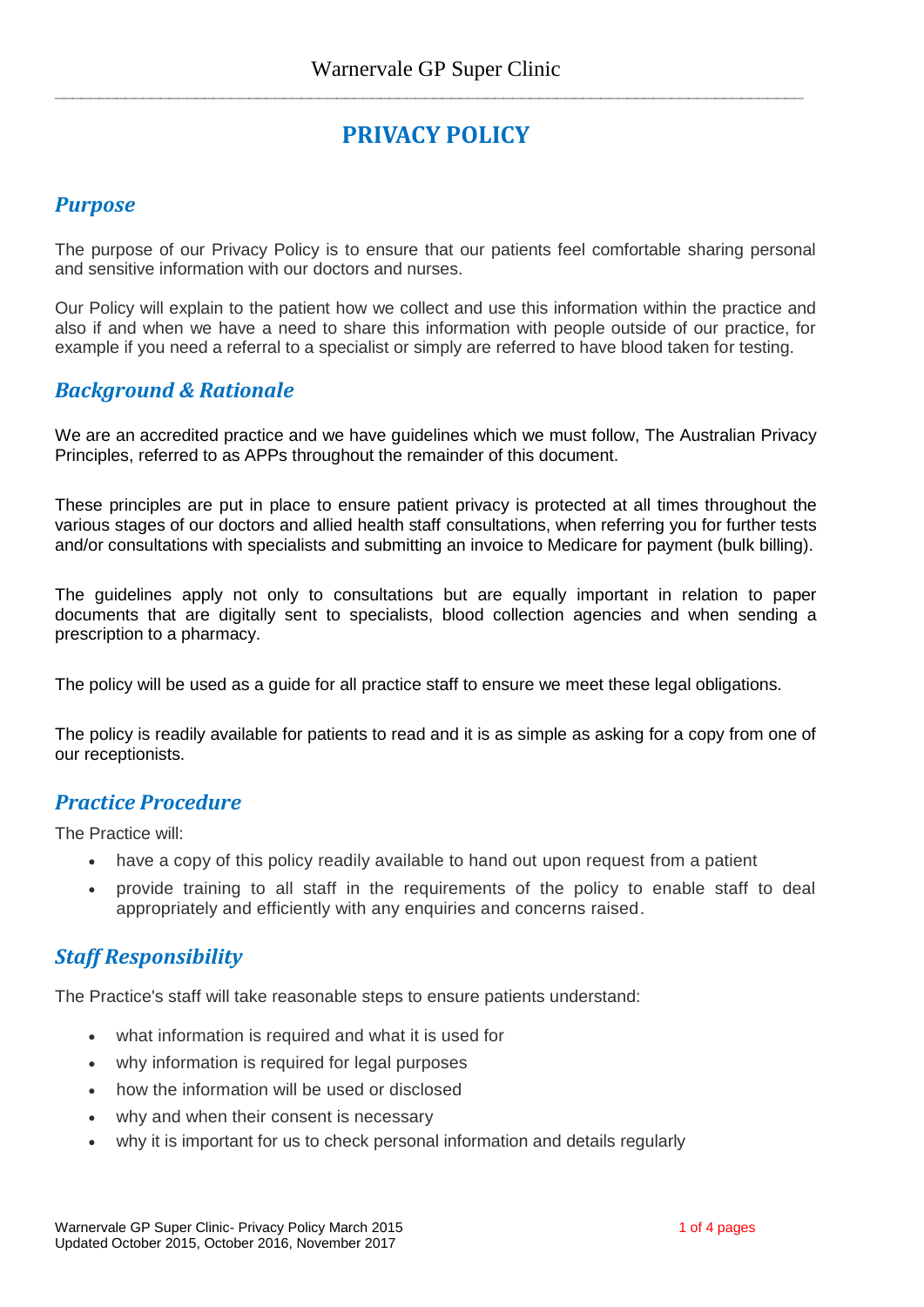# *Patient Consent*

When consent is requested, the patient will be made aware of the reason and assured that the information will only be used for the purpose the consent was requested for.

#### *Dealing with us Anonymously*

You have the right to deal with us anonymously or under a pseudonym unless it is impracticable for us to do so or unless we are required or authorised by law to only deal with identified individuals.

## *Collection & Storage of Information*

The Practice will need to collect personal information for example:

- Name, address, date of birth and contact details
- Medicare number, where available, for identification and claiming payment from Medicare
- Health Care Card or Pension Card details
- Copy of photo ID (ie Drivers licence / student card)
- DVA card details
- Healthcare identifiers
- Medical information including medical history, medications, allergies, adverse events, immunisations, social history, family history and risk factors.

A patient's personal information may be held at the Practice in various forms:

- paper records
- electronic records, Personally Controlled Electronic Health Record (PECHR)
- visual x-rays, CT scans, videos and photos
- audio recordings.

The Practice's procedure for collecting/updating personal information is set out below.

- Practice staff will ask the patient for their name, address, date of birth and contact telephone numbers when they arrive for their first appointment. If calling by phone to make a future appointment, these details will be confirmed. This is to ensure that the correct patient record is being added to the appointment sheet (there are often more than one patient with the same name).
- During consultations with the doctors and nurses they will collect further information in relation, for example, to any medication you are taking and your previous medical history.
- Personal information may also be collected from the patient's carer, guardian or responsible person (where practicable and necessary), or from any other involved healthcare specialists
- Updating your personal information eg address, phone numbers etc is as easy as advising a receptionist whilst attending for an appointment, or alternatively it can be supplied in writing addressed to: The Practice Manager, Warnervale GP Super Clinic, 3 Mary MacKillop Drive, Woongarrah NSW 2259.

The Practice stores all personal information securely in either electronic or hard copy format. The Practice takes steps to ensure all stored information is retained in a secure environment that is only accessible to doctors and staff of the practice. The use of a personal log on & password and timed screen savers are just some of the measures we have in place. The practice has strict backup procedures in place that ensure security of patient data at all times.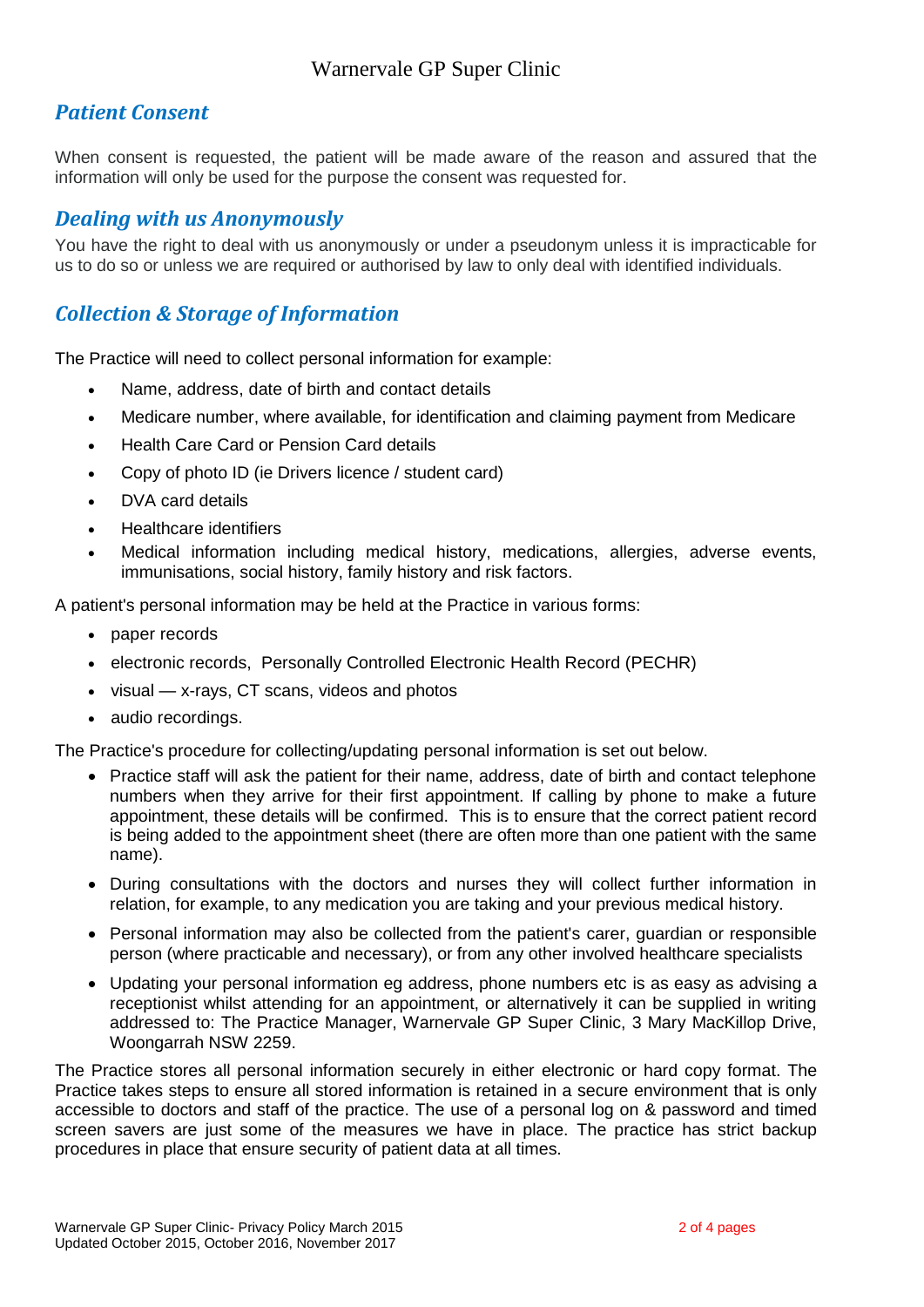# *Use & Disclosure of Information*

Personal information will only be used for the purpose of providing medical services and for claims and payments, unless otherwise consented to by the patient. Sometimes it is necessary to share this information with third parties, for example if a patient asks us to electronically send prescriptions to a pharmacy on their behalf. These third parties are required to comply with this policy and the Australian Privacy Principles. The doctor will inform the patient where there is a statutory requirement to disclose certain personal information (for example, some diseases require mandatory notification).

The Practice will not disclose personal information to any third party other than in the course of providing medical services, without full disclosure to the patient or the recipient, the reason for the information transfer and full consent from the patient. The Practice will not disclose personal information to anyone outside Australia without need (ie in case of overseas medical emergencies) and without patient consent.

Exceptions to disclose without patient consent are where the information is:

- required by law
- necessary to lessen or prevent a serious threat to a patient's life, health or safety or public health or safety, or it is impractical to obtain the patient's consent
- to assist in locating a missing person
- to establish, exercise or defend an equitable claim
- for the purpose of a confidential dispute resolution process.

The Practice will not use any personal information in relation to direct marketing to a patient without that patient's express consent. Patients may opt-out of direct marketing at any time by notifying the Practice in a letter or email.

The Practice evaluates all unsolicited information it receives to decide if it should be kept, acted on or destroyed.

The Practice participates in the electronic transfer of prescriptions via a secure messaging system and in the transfer of patient information via the PCEHR (personally controlled electronic health record). The PCEHR transfers may be either uploaded or downloaded and are directed by the patient advising what information can or cannot be transferred. Both of these services benefit the patient by allowing the practice to directly send prescriptions to their participating pharmacy and to send / receive patient information from other parties (ie the transfer of patient medication list to the Accident & Emergency department within a hospital). The Practice has procedures in place to ensure any patient data sent electronically via these methods is encrypted and unable to be accessed by anyone other than the intended recipient.

A patient has a right to seek access or correction of their personal information contained in a PCEHR.